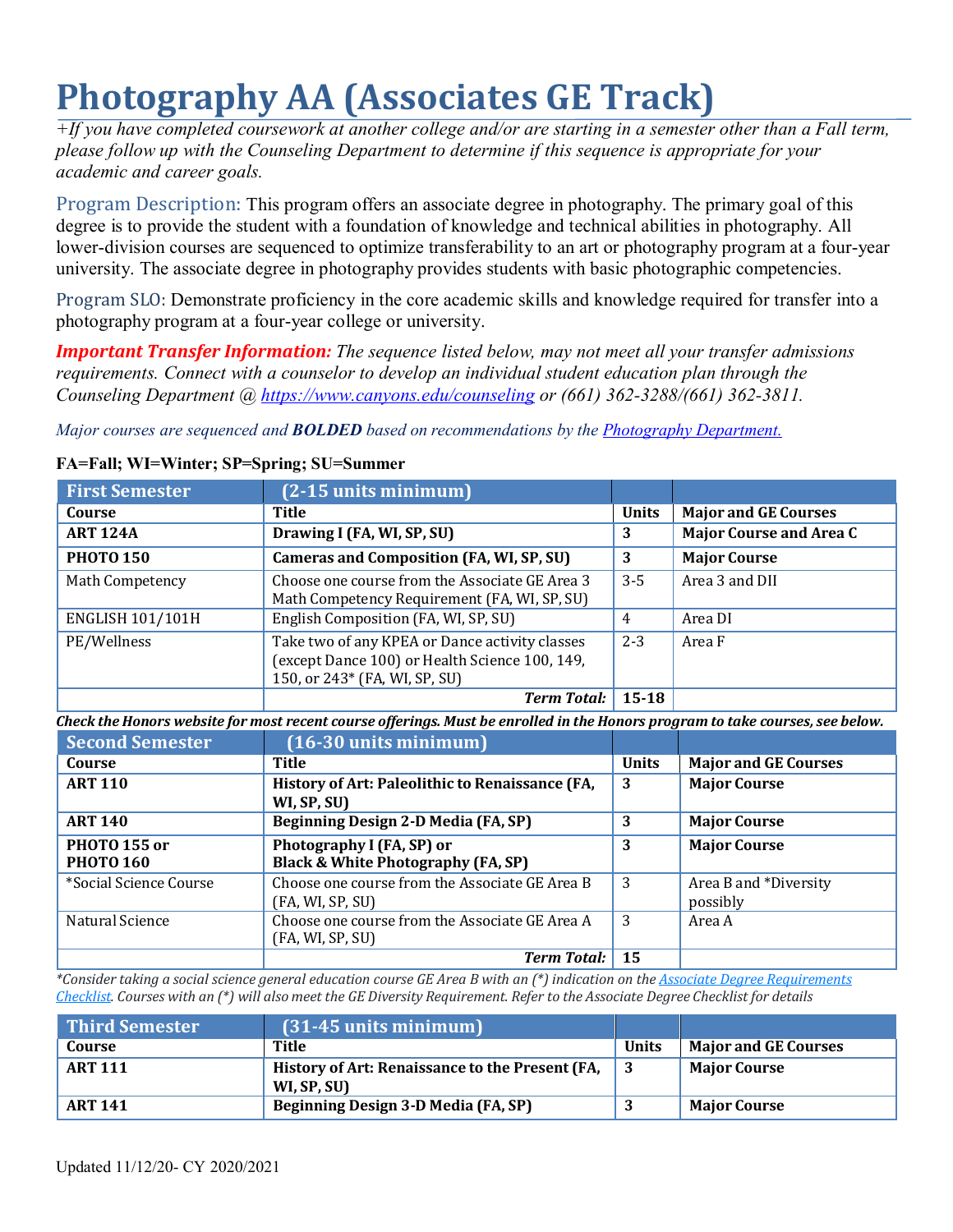| <b>Group 1 Course</b>                           | Choose one course from Group 1, listed below<br>(FA, SP, SU)                                                                     | -3 | <b>Major Elective</b> |
|-------------------------------------------------|----------------------------------------------------------------------------------------------------------------------------------|----|-----------------------|
| American Institutions -<br>Choose Option 1 or 2 | Complete first course in chosen option - (note:<br>must take both classes within one option)<br>(FA, WI, SP, SU) see table below | 3  | American Institutions |
| Associates Elective                             | Choose any 3-unit course that is 100-level or<br>above (FA, WI, SP, SU)                                                          |    | Elective              |
|                                                 | <b>Term Total:</b> 15                                                                                                            |    |                       |

| <b>Fourth Semester</b>       | (46-60 units minimum)                                                                                                             |              |                                                       |
|------------------------------|-----------------------------------------------------------------------------------------------------------------------------------|--------------|-------------------------------------------------------|
| Course                       | <b>Title</b>                                                                                                                      | <b>Units</b> | <b>Major and GE Courses</b>                           |
| <b>PHOTO 140</b>             | History of Photography (FA, WI, SP, SU)                                                                                           | 3            | <b>Major Course</b>                                   |
| <b>Group 1 Course</b>        | Choose one course from Group 1, listed below<br>(FA, SP, SU)                                                                      | 3            | <b>Major Elective</b>                                 |
| <b>American Institutions</b> | Complete second course in chosen option - (note:<br>must take both classes within one option)<br>(FA, WI, SP, SU) see table below | 3            | <b>American Institutions</b>                          |
| Associates Elective          | Choose any 3-unit course that is 100-level or<br>above (FA, WI, SP, SU)                                                           | 3            | Elective (confirm if *Diversity<br>GE is met already) |
| Associates Elective          | Choose any 3-unit course that is 100-level or<br>above (FA, WI, SP, SU)                                                           | 3            | Elective-if not yet at 60 units                       |
|                              | <b>Term Total:</b>                                                                                                                | 15           |                                                       |

**You may not need all elective units if already have finished 60 unitsand major requirement courses Total Units: 60+**

# **Group 1 – Select six units from the following**

| <b>PHOTO 120</b> | Photographic Studio Etiquette (FA)         |  |
|------------------|--------------------------------------------|--|
| <b>PHOTO 156</b> | Photography II (SP)                        |  |
| <b>PHOTO 157</b> | Digital Imagining (FA, SP)                 |  |
| <b>PHOTO 177</b> | Video Capture for Still Photographers (SP) |  |
| <b>PHOTO 191</b> | Photographic Studio Fundamentals I (FA/SP) |  |
| <b>PHOTO 192</b> | Photographic Studio Fundamentals II (SP)   |  |
| <b>PHOTO 195</b> | Color Photography (FA)                     |  |
| <b>PHOTO 201</b> | Independent Projects in Photography (SU)   |  |
| <b>PHOTO 215</b> | Photojournalism and News Photography (FA)  |  |
| <b>PHOTO 220</b> | The Business of Photography (FA, SP)       |  |
| <b>PHOTO 285</b> | Concept Development (SP)                   |  |

*Students can complete additional Photography courses to fulfill elective units.*

#### **American Institutions Requirement –** Select one of the options below and complete a total of 6 units

| <b>Option 1</b> | One course from the following: Economics 170/170H, History 111/111H, History 112/112H,<br>History 120*/120H*, or History 130* AND Political Science 150/150H (FA, WI, SP, SU) |
|-----------------|-------------------------------------------------------------------------------------------------------------------------------------------------------------------------------|
| <b>Option 2</b> | History $111/111H$ AND History $112/112H$ (FA, WI, SP, SU)                                                                                                                    |

# **Counseling Resources**

Photography Department: [www.canyons.edu/photography](http://www.canyons.edu/photography) Associates General Education Guide: https:/[/www.canyons.edu/studentservices/counseling/degrees/generaled.php](http://www.canyons.edu/studentservices/counseling/degrees/generaled.php) COC Student Photo Club: [cocparallaxphotoclub@gmail.com](mailto:cocparallaxphotoclub@gmail.com) Honors Program: https:/[/www.canyons.edu/academics/honors](http://www.canyons.edu/academics/honors)

# **Career Resources**

Professional Associations**:** Professional Photographers of America https:/[/www.ppa.com/](http://www.ppa.com/) Photography Career Tree: https:/[/www.canyons.edu/academics/photography/career-tree.php](http://www.canyons.edu/academics/photography/career-tree.php) California Career Zone: [www.cacareerzone.org](http://www.cacareerzone.org/)